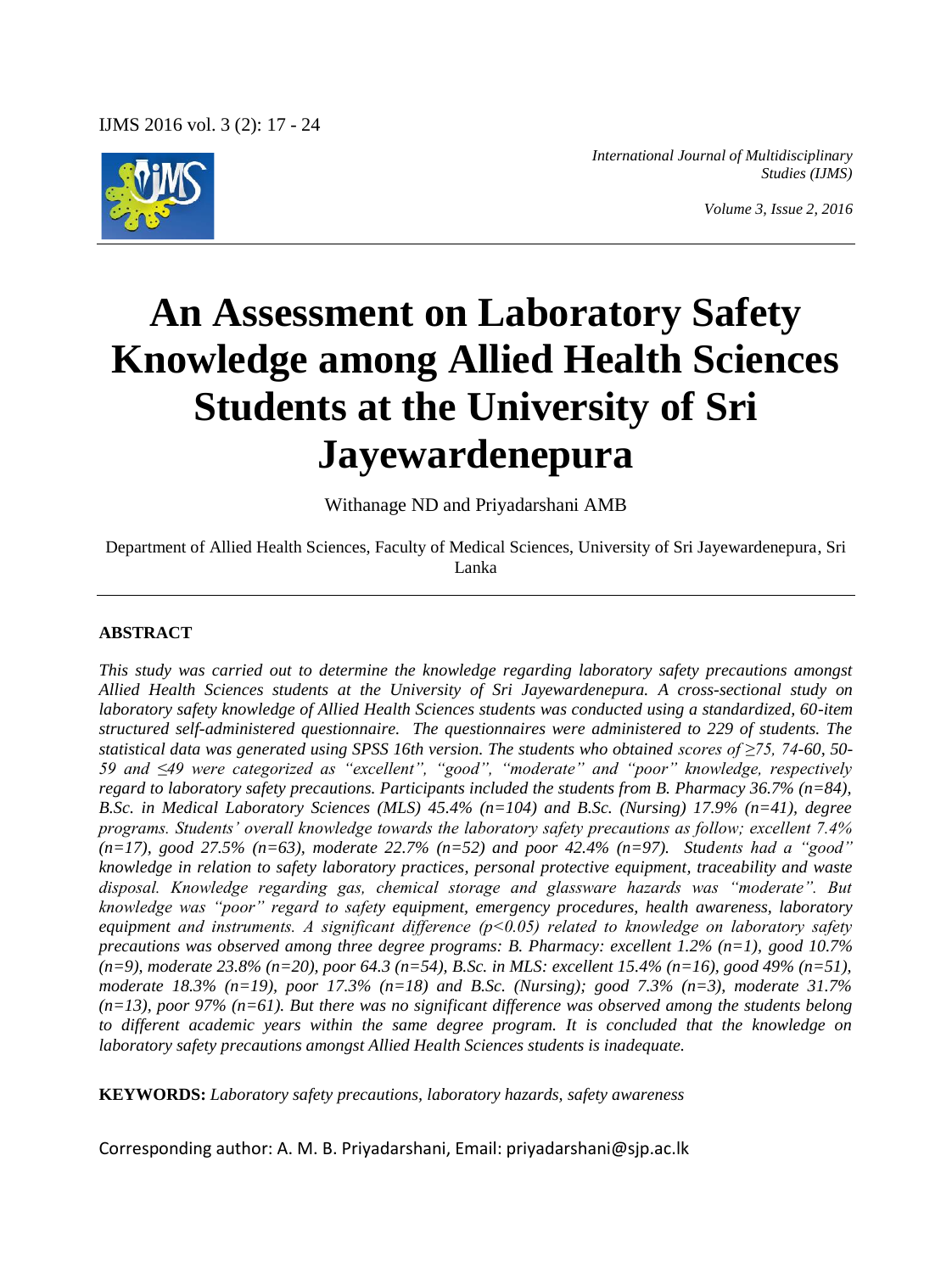#### **1. INTRODUCTION**

B.Sc. in Medical Laboratory Sciences (MLS), B. Pharmacy and B.Sc. (Nursing) govern under the Department of Allied Health Sciences at University of Sri Jayewardenepura, Sri Lanka are greatly dealing with laboratory based learning methods. Out of all three degree programs B.Sc. in MLS is essentially a medical laboratory based degree program. The students accomplish an enormous number of practical sessions including Microbiology, Haematology, Histopathology, Chemical Pathology and Parasitology during their course of study (Prospectus, Allied Health Sciences Degrees, Faculty of Medical Sciences, University of Sri Jayewardenepura, 2012). In addition to the university setting, students gain comprehensive laboratory exposures from the medical laboratories in hospitals (Prospectus, Allied Health Sciences Degrees, Faculty of Medical Sciences, University of Sri Jayewardenepura, 2012). Therefore these undergraduates perform routine laboratory procedures on numerous clinical specimens including blood, urine, faeces, sputum, tissue and other body fluids from the patients suffering from variety of infections. Hence there is a possibility to expose them to infections such as hepatitis B virus (HBV), hepatitis C virus (HCV) and human immunodeficiency virus (HIV) and other blood borne infections if satisfactory safety measures are not taken (Nwabuisi & Olatunji, 1999; Falope *et al.,* 1998).

The students of B.Sc. (Nursing) Degree programs are also extensively dealing with a number of practical based trainings in the university. In addition to that, these students gain clinical experience in a variety of settings especially from the hospitals over the whole course of four years (Prospectus, Allied Health Sciences Degrees, Faculty of Medical Sciences, University of Sri Jayewardenepura, 2012). However, knowledge regarding universal precautions is extremely important for the students of B.Sc. (Nursing) degree program as their career is greatly dealing with clinical

aspects. In addition to the practical based learning, the students from B. Pharmacy degree program are offered one year of internship at hospitals, Medical Research Institute, National Drugs Quality Assurance Laboratory etc. (Prospectus, Allied Health Sciences Degrees, Faculty of Medical Sciences, University of Sri Jayewardenepura, 2012). It becomes clear from the above mentioned facts that knowledge regarding universal precautions is extremely important for the students of Allied Health Sciences Degree program.

The laboratory setting can be a hazardous place to work since it mainly endow with microbial, chemical, glassware, equipment, radiation and explosion hazards. Therefore the workers are usually faced with various hazards at work. As a result the person's health and safety may be severely threatened unless satisfactory preventive defensive measures are not taken (Zaveri & Karia, 2012).

It is documented that among health-care workers, annual proportions exposed to bloodborne pathogens are as follows; 2.6% for HCV, 5.9% for HBV and 0.5% for HIV, corresponding to about 16,000 HCV infections and 66,000 HBV infections in health-care workers worldwide. However, they seem to have lack of perception of the danger of infections and are not compliant with the basic principles of safety precautions (Adebamowo & Ajuwon, 1997; Brusaferro, 1997). Amongst health-care workers the majority is injured by needles, scalpels and other sharp instruments and devices which are contaminated with blood and other body fluids. This system of infection control is therefore very important to minimize the risk of transmission of infections in the laboratory, as workers may not be aware of the outcome of blood and fluid specimens until they are investigated (Zaveri & Karia, 2012). Another study has revealed that accidents occurring in the Pathology laboratories of Hospital Ipoh as Histology (40%), Microbiology (33%), Haematology (20%) and Cytology (7%) laboratories. Forty seven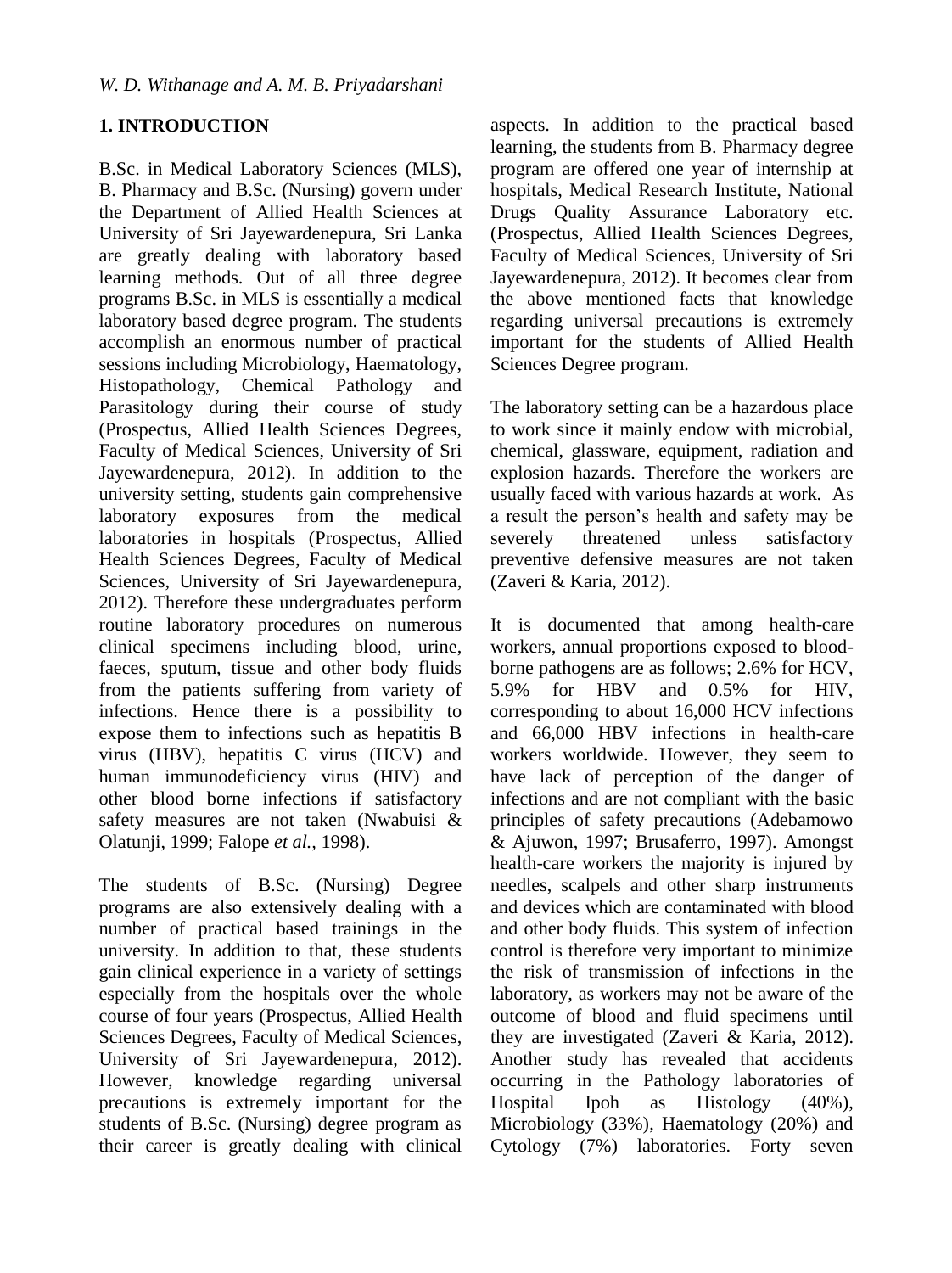percent of the incidents were due to cuts by sharp objects. About 27% of the injuries are due to splashes and squirts by blood or chemicals. There was one case from following; contact with bio-hazardous fluid, burn, hypersensitivity reactions and drinking of disinfectant accidentally (Karim & Choe, 2000). Furthermore awareness regarding hazards of the chemicals, radiation, fire and waste disposal are vital. Statistical data has been shown that in the UK, explosions and fires related to works account for more than 5000 burn injuries per year (Mian, 2011). However above findings are emphasized that attitudes, perception and practice of laboratory workers about safety precautions are tremendously important. The avoidance of hazards in laboratories requires a thorough understanding regarding the risks and the laboratory personnel should be familiarized themselves with "universal precautions" (Zaveri & Karia, 2012). Especially, laboratory at university is the place where undergraduate students first develop their laboratory practices and the practice they learnt from the laboratory may carry throughout their careers. Therefore the present study was undertaken to evaluate the knowledge of students from the Department of Allied Health Sciences at the University of Sri Jayewardenepura regarding laboratory safety measures.

## **2. MATERIALS & METHODS**

## **2.1. Study Design**

This was a cross-sectional study which used a standardized, structured self-administered questionnaire to survey knowledge regarding laboratory safety precautions among Allied Health Sciences students at University of Sri Jayewardenepura, Sri Lanka. The identity of participants was protected as participants' names were not required. Data were recorded anonymously, and confidentiality was maintained; only the degree program and the academic year were known. Completed questionnaires were retrieved immediately by the study investigators. Prior to commence the study, the Ethical clearance was obtained from the Ethical Review Committee, Faculty of Medical Sciences, University of Sri Jayewardenepura, Sri Lanka.

### **2.2. Survey Instrument**

The questionnaire was self-generated and developed by adapting guidelines on universal work precautions. It was self-administered and consisted of sixty standardized questions which covered eleven different aspects related to laboratory safety precautions as follow; (i) Personal protective equipment; eg., wearing of gloves, lab coats, aprons, covered-shoes, eye & respiratory protection equipment (ii) Location & operation of safety equipment; eg., fire extinguisher, eye washers & safety showers (iii) Safety laboratory practices; eg., decontamination of laboratory bench tops before leaving the laboratory, hazard warning labels (iv) Emergency procedures eg., maintaining an accident register, telephone numbers of authorized persons to whom an emergency should be informed, awareness on spill control kits (v) Health awareness eg., annual tuberculosis (TB) screening, vaccination against Hepatitis B, awareness regarding permissible exposure limit of hazardous chemicals (vi) Laboratory equipment & instruments eg., awareness whether scientific instruments are in working order and in good condition, correct handling of the scientific instruments (vii) Glassware hazards eg., use of high temperature or heat resistant - "Pyrex" glassware depending on the requirement, wearing protective gloves while cleaning glassware (viii) Gas eg., closing of valves of gas cylinders when not in use (ix) Chemicals & clinical specimens storage eg., allocation of refrigerators and freezers according to contamination levels (x) Traceability eg., labeling of reactive agents and samples with name, date, storage temperature, expiry date (xi) Waste disposal eg., handling of all types of (biological, chemical, radioactive etc.) waste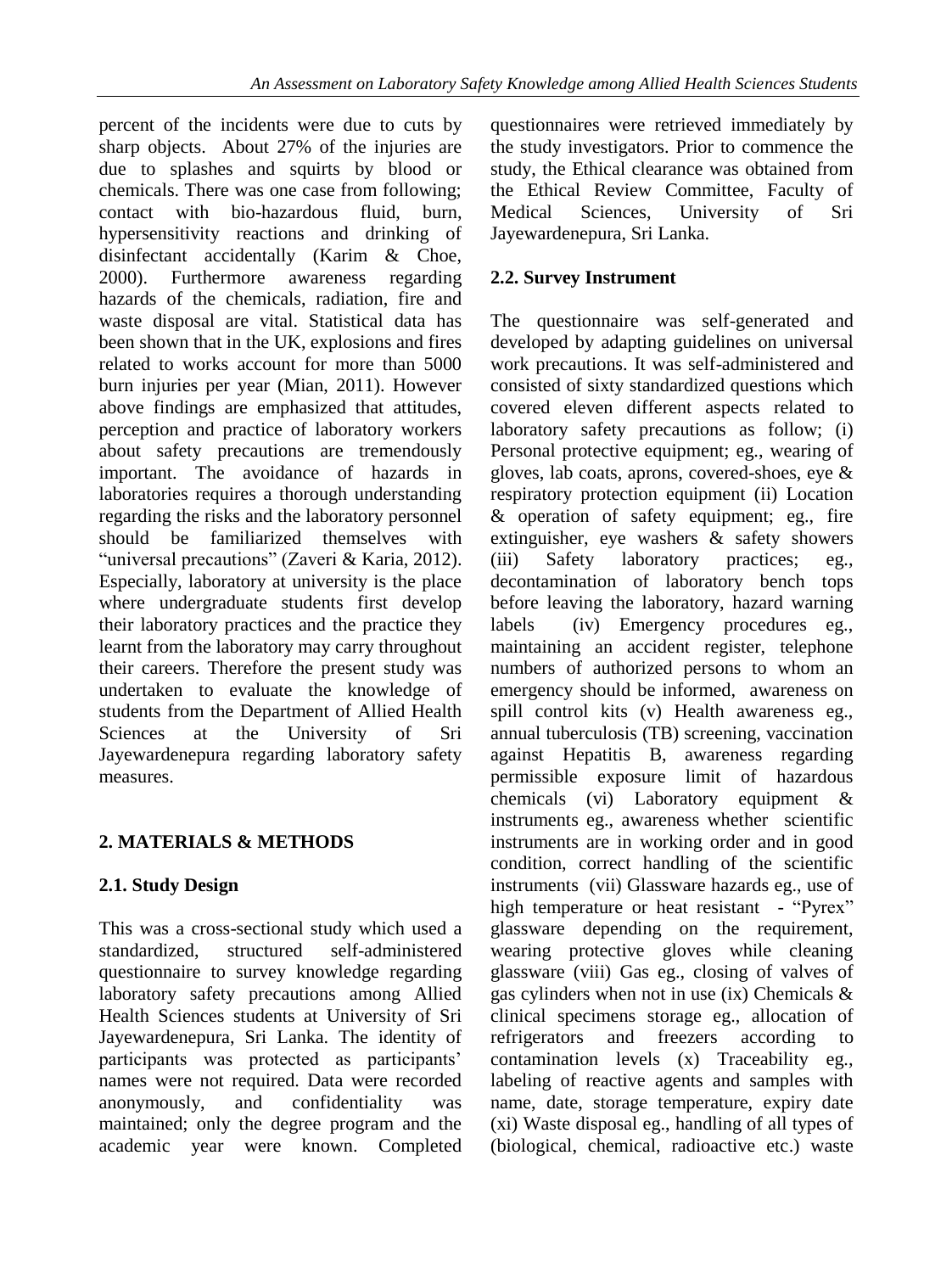containers properly, segregation & collection of wastes in suitable containers.

#### **2.3. Study Population**

The questionnaires were administered to a batch of 229 students who belong to B.Sc. in MLS, B. Pharmacy and B.Sc. (Nursing) degree programs. In B.Sc. in MLS and B. Pharmacy programs, students of first-fourth year participated whereas in B.Sc. (Nursing) program only the students of second-fourth year participated. The students from first year of B.Sc. (Nursing) program had no laboratory exposure in the university at the time when the study was commenced. Hence they volunteered to decline from the study. Before questionnaires were handed out to participants, the aims and objectives of the study were explained to them. The students were given their verbal consent to participate in this study. Questionnaires were handed out to the students under the supervision of investigators. Students were informed to complete the questionnaire according to one's own knowledge and not to consult each other and refer the literature while completing the questionnaire. Voluntary participation was sought and the students who declined to participate in the study were excluded.

## **2.4. Data Analysis**

Upon completion of data gathering, data were coded and captured on Excel. The data was analyzed using SPSS version 16. In the statistical analysis, frequencies, mean values and percentages were presented. In comparison of study groups a chi-square p value  $< 0.05$  was considered statistically significant. A score was given to each factor which has been tested by the questioner and finally overall score was calculated. The scale related to the knowledge on laboratory safety knowledge was given as follow; the students who had scored  $\geq 75$ , 74-60, 50-59 and ≤49 were categorized as "excellent", "good", "moderate" and "poor", respectively.

#### **3. RESULTS & DISCUSSION**

Out of 229 participants the majority was B.Sc. in MLS undergraduates indicating the percentage of  $45.4$  (n=104). In B. Pharmacy degree program there was 36.7% (n=84) participants whereas from the B.Sc. (Nursing) degree program there was only 17.9% (n=41) participants. Table 1 shows the composition of the participants by the degree program and academic year to which they belong to.

**Table 1.** Composition of the study population by degree program and academic year

| Degree program   | Academic year |        |       |        | Total |
|------------------|---------------|--------|-------|--------|-------|
|                  | First         | Second | Third | Fourth |       |
|                  | year          | year   | year  | year   |       |
|                  |               |        |       |        |       |
| B. Pharmacy:     |               |        |       |        |       |
| Frequency        | 15            | 23     | 23    | 23     | 84    |
| Percentage       | 17.9%         | 27.4%  | 27.4% | 27.4%  |       |
| within<br>the    |               |        |       |        |       |
| degree program   |               |        |       |        |       |
|                  |               |        |       |        |       |
| B.Sc. (MLS):     | 16            | 35     | 26    | 27     | 104   |
| Frequency        | 15.4%         | 33.7%  | 25%   | 26%    |       |
| Percentage       |               |        |       |        |       |
| within<br>the    |               |        |       |        |       |
| degree program   |               |        |       |        |       |
|                  | $\theta$      | 6      | 14    | 21     | 41    |
| B.Sc. (Nursing): | 0%            | 14.6%  | 34.1% | 51.2%  |       |
| Frequency        |               |        |       |        |       |
| Percentage       |               |        |       |        |       |
| within<br>the    |               |        |       |        |       |
| degree program   | 31            | 64     | 63    | 71     | 229   |
|                  | 13.5%         | 27.9%  | 27.5% | 31%    |       |
| Total:           |               |        |       |        |       |
| Frequency        |               |        |       |        |       |
| Percentage       |               |        |       |        |       |
| within<br>the    |               |        |       |        |       |
| degree program   |               |        |       |        |       |

Eleven different aspects of laboratory safety precautions given in the questionnaire were analyzed individually and the following observations were made; the students had a "good" knowledge in relation to safety laboratory practices, personal protective equipment, traceability and waste disposal. Furthermore the knowledge regarding gas, chemicals & clinical specimens storage and glassware hazards was "moderate". But knowledge was "poor" regard to location  $\&$ operation of safety equipment, emergency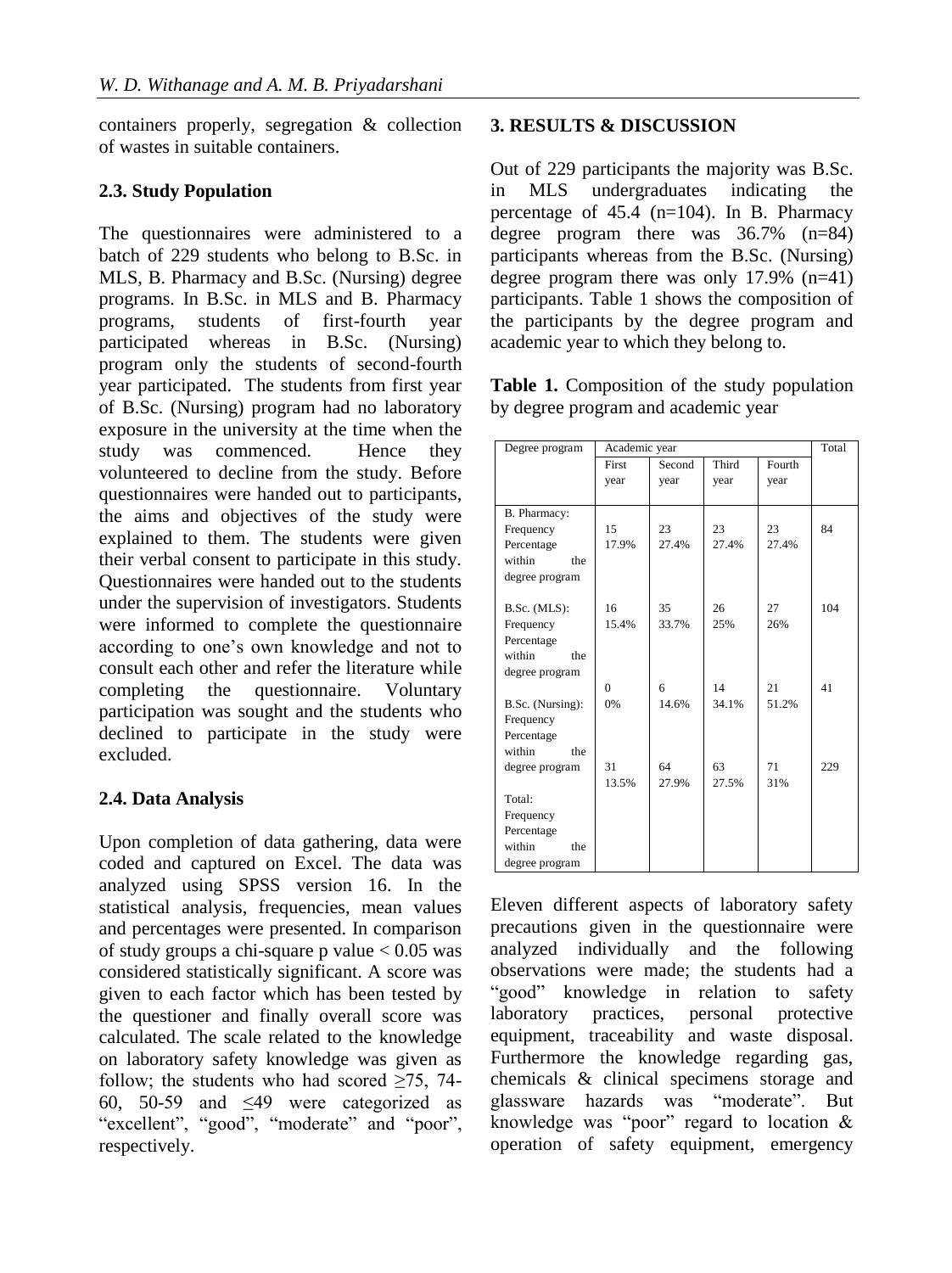procedures, health awareness, laboratory equipment and instruments (see Table 2). The mean value for overall knowledge on laboratory safety precautions was  $51.4 \pm 18.1$ . This is clearly indicated that an overall knowledge of "moderate" level with regard to laboratory safety precautions.

**Table 2.** Students' knowledge towards laboratory safety precautions

| <b>Knowledge category</b>            | <b>Overall score</b>  |  |  |
|--------------------------------------|-----------------------|--|--|
|                                      | (Mean $\pm$ SD) n=229 |  |  |
| Safety laboratory practices          | $73.0 + 19.4$         |  |  |
| Personal protective equipment        | $60.9 + 25.3$         |  |  |
| Traceability                         | $61.1 + 38.6$         |  |  |
| Waste disposal                       | $60.3 + 31.0$         |  |  |
| Gas                                  | $57.2 + 34.2$         |  |  |
| Storage of chemicals & clinical      | $50.8 + 36.2$         |  |  |
| specimens                            |                       |  |  |
| Glassware hazards                    | $58.4 + 34.9$         |  |  |
| Location $\&$ operation of<br>safety | $22.8 + 15.4$         |  |  |
| equipment                            |                       |  |  |
| Emergency procedures                 | $33.1 + 22.9$         |  |  |
| Health awareness                     | $30.0 + 23.8$         |  |  |
| Laboratory equipment and instruments | $47.4 + 32.0$         |  |  |

Furthermore, a detailed analysis of data specified that, only  $7.4\%$  (n=17) of study population had an "excellent" knowledge towards the laboratory safety precautions. The number of undergraduates belong to knowledge level "good" and "moderate" were 63 (27.5%) and 52 (22.7%), respectively. Nevertheless the majority had been showed a "poor" knowledge including 97 of participants (42.4%) (see Figure 1).



**Figure1.** Students overall knowledge towards laboratory safety precautions

It is very important to note that significant differences related to knowledge on laboratory safety precautions was observed among the degree programs. Out of three different degree programs B.Sc. in MLS undergraduates had a significantly higher knowledge (p<0.05) compared to other two degree programs.

They showed "excellent" of  $15.4\%$  (n=16), "good" of 49% (n=51), "moderate" of 18.3% (n=19) and "poor" of 17.3% (n=18). In B. Pharmacy degree program "excellent", "good", "moderate" and "poor' as follows; 1.2% (n=1), 10.7% (n=9), 23.8% (n=20) and 64.3% (n=54), respectively whereas in B.Sc. (Nursing) degree program; good 7.3% (n=3), moderate 31.7%  $(n=13)$  and poor were  $61\%$   $(n=25)$ , respectively (see Table 3 and Figure 2).

**Table 3.** Differences of laboratory safety knowledge among three degree programs

|                                                                                      | <b>Knowledge</b> |             |             |             |       |
|--------------------------------------------------------------------------------------|------------------|-------------|-------------|-------------|-------|
| <b>Degree</b><br>program                                                             | Excellent        | Good        | Moderate    | Poor        | Total |
| B. Pharmacy:<br>Frequency<br>Percentage<br>within<br>the<br>degree<br>program        | 01<br>1.2%       | 09<br>10.7% | 20<br>23.8% | 54<br>64.3% | 84    |
| B.Sc. in MLS:<br>Frequency<br>Percentage<br>within<br>the<br>degree<br>program       | 16<br>15.4%      | 51<br>49%   | 19<br>18.3% | 18<br>17.3% | 104   |
| B.Sc.<br>(Nursing):<br>Frequency<br>Percentage<br>within<br>the<br>degree<br>program | $\theta$<br>0%   | 3<br>7.3%   | 13<br>31.7% | 25<br>61%   | 41    |
| Total:<br>Frequency<br>Percentage<br>within<br>the<br>degree<br>program              | 17<br>7.4%       | 63<br>27.5% | 52<br>22.7% | 97<br>42.4% | 229   |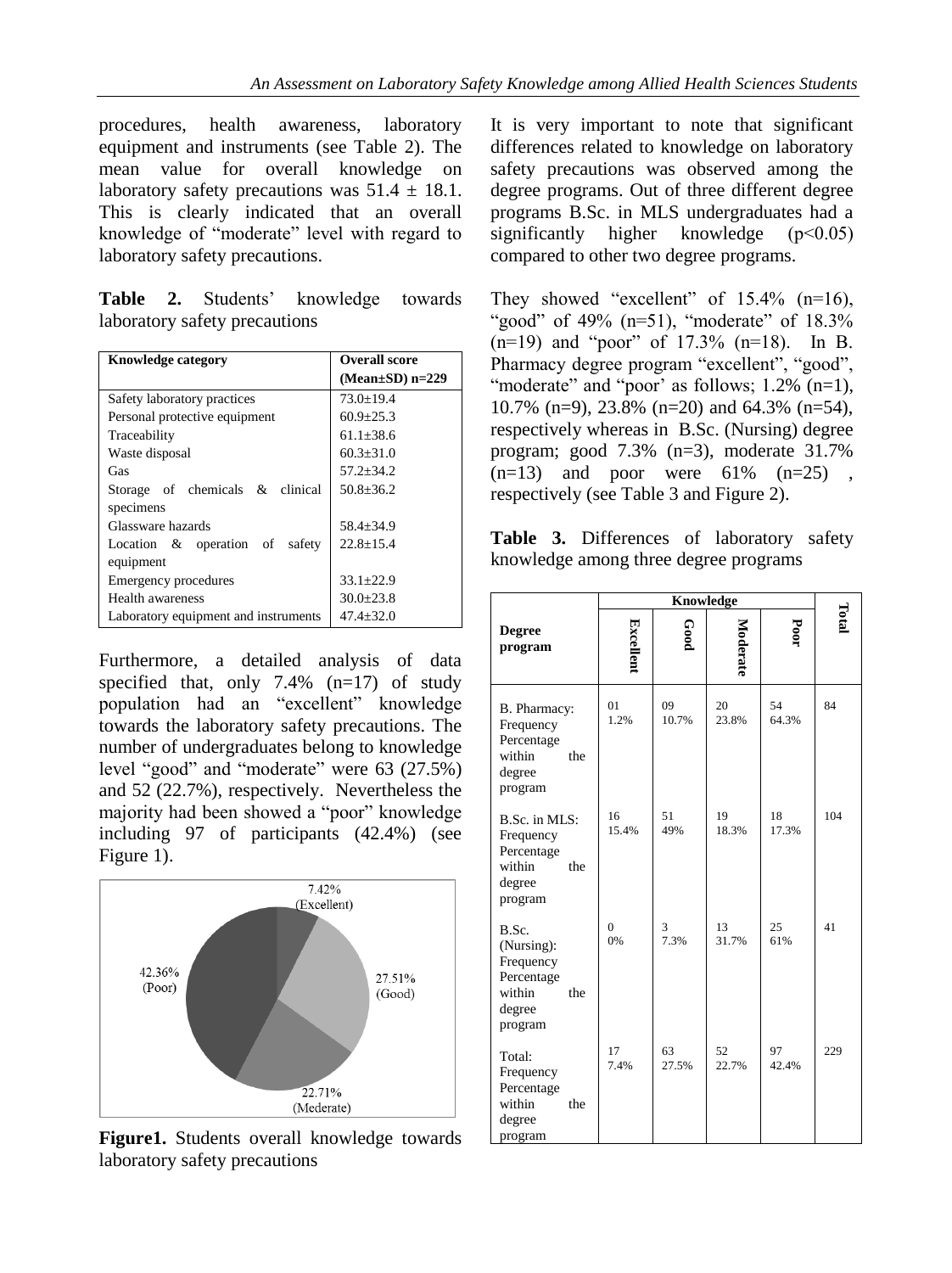

**Figure 2.** Differences of laboratory safety knowledge among three degree programs

However there was no significant difference observed among the students belong to different academic years within the same degree program.

The present study yielded very important findings pertaining to laboratory safety precautions among Allied Health Sciences students. The results clearly indicate that the insufficiency of knowledge regard to laboratory safety precautions in the study population as the students had gained the overall score of 51.4 $\pm$ 15.1 (Mean  $\pm$  SD) showing the lower marginal level of knowledge category "moderate". Hence these findings call for a lot of disquiets as laboratory safety precautions are extremely important for the study population, not only during their university life but also in their professions in the health care sector in the future too.

However we observed that the students are knowledgeable about safety laboratory practices such as washing hands before leaving the lab, not to practice mouth pipetting, decontamination of laboratory bench tops before leaving the laboratory, following of hazard warning labels and symbols appearing on the chemical containers, alert on turn off of gas, water, electricity, vacuum and compression lines and heating apparatus, not to consume foods and beverages inside the laboratory and not to allow unauthorized people to access the

laboratory. They had obtained the highest score  $(73\pm15.4)$  for safety laboratory practices out of all the eleven aspects tested by the questionnaire which comes under the upper marginal level of knowledge category "good". Though their knowledge was "good" towards personal protective equipment (60.9±25.3), traceability  $(61.1\pm38.6)$  and waste disposal  $(60.3\pm31.0)$  the scores obtained were at the lower border line of knowledge category "good". Anyway the students had obtained a very low level of score for location & operation of laboratory safety equipment  $(22.8 \pm 15.4)$ though eye washers, safety showers, fire extinguisher are available in the laboratories of the university, emergency procedures  $(33.1\pm22.0)$  and laboratory instruments & equipment  $(47.4 \pm 32.0)$ . Another imperative factor we observed that health awareness was very poor among the study group which is indicated by the score of  $30\pm 23$ . The different factors we tested under the health awareness were whether annual tuberculosis screening was done, vaccination against Hepatitis B and awareness regarding permissible exposure limit of hazardous chemicals. Possible reason may be, unawareness regarding the severity of the diseases such as tuberculosis, Hepatitis B etc. and the students should be educated concerning these facts.

Several studies have been indicated that through continuing education, training and retraining programs have a real potential on improving safety precautions among the target populations (Goswami *et al*., 2011; Islam *et al*., 2002; Odeyemi, 2012). A study carried out in Sri Lanka on sharp injuries among medical students in the faculty of Medicine, Colombo, Sri Lanka suggested that their curriculum should put more highlighting on improving the knowledge and practice on the topic of sharps injuries as out of 168 medical students, one or more sharp injury was experienced by 95% of the students. The study showed that 24% of students thought protection was not needed. The majority (97%) of the study population believed that education regarding sharps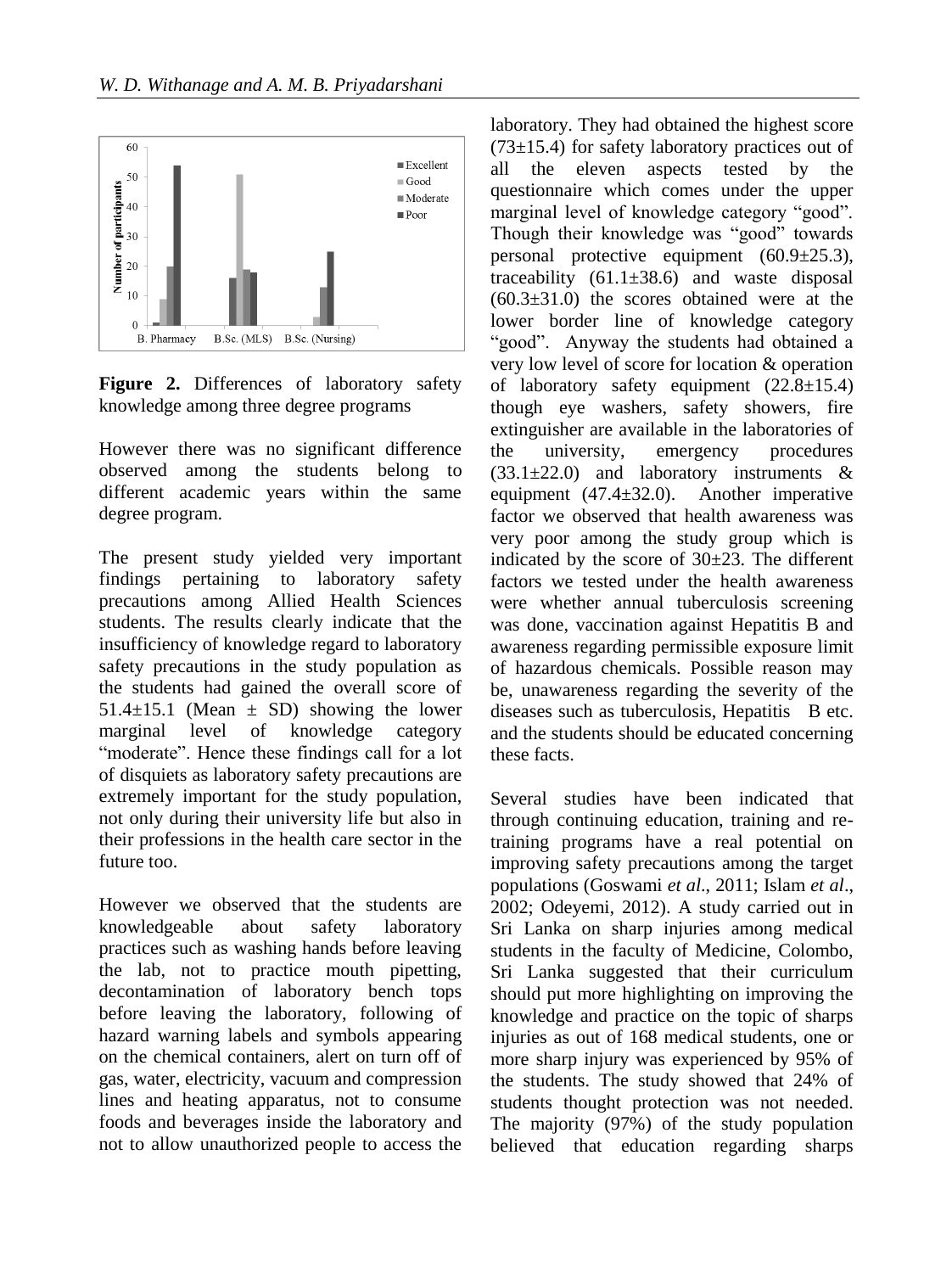injuries is important (Liyanage *et al*., 2012). The importance of education was evidenced by the present study too. Only the B.Sc. in MLS undergraduates had been lecturing regarding "Introduction to laboratory safety" during their very early stage in the university life prior to commencement the laboratory based learning in the university (personal communication). This may be a possible reason why B. Sc. in MLS undergraduates have shown a significantly higher knowledge (p<0.05) compared to B.Sc. (Nursing) and B. Pharmacy undergraduates. Hence potentially effective laboratory safety programs and workshops are extremely important to the students of the Allied Health Sciences degree program. Also, the students should have an enduring overt commitment to the safety programs and thus, compliance to the laboratory safety procedures should be made mandatory.

Furthermore it has been reported that the occurrence of infection with HBV has seen lowered effectively among health care workers mainly due to the immunization with hepatitis B vaccine in recent years (Poole *et al*., 1994). Therefore vaccination of undergraduates against hepatitis B should also be done while awareness on post prophylaxis should be extensively disseminated. This is important because it has been documented that health care workers are usually not aware on what type of prophylaxis measures to be taken in the occasion of exposure to blood and body fluids (Odusanya, 2003) and this might be valid to the study population of the present study too.

### **4. CONCLUSION**

In overall, knowledge on laboratory safety precautions among Allied Health Sciences students is poor. But in comparison B.Sc. in MLS undergraduates had a significantly higher knowledge (p˂0.05) compared to other two degree programs. However, there was no significant difference regarding laboratory safety precautions among the students belong to different academic years within the same degree program.

#### **ACKNOWLEDGEMENT**

We are sincerely grateful to all the participants in this study for sparing their time to fill the questionnaires. We are also thankful to Mr. Inesh Prabuddha, Department of Statistics, Faculty of Allied Health Sciences, University of Sri Jayewardenepura for the assistance given during the statistical analysis.

#### **REFERENCES**

ADEBAMOWO CA & AJUWON A. The immunization status and level of knowledge about Hepatitis B virus infection among Nigerian surgeons. West Afr J Med.1997; 16:93-6.

BRUSAFERRO S, MARTINA P & PUZZOLANTE L. Epidemiological study on knowledge, attitudes and behavior of health care workers with respect to HIV infection. Med Lav. 1997; 88: 495-506.

FALOPE IA, ADEDEJI OO & EYESAN SU. Incidence of HIV positivity in trauma victims over the age of 20 years. The Niger postgraduate Med J.1998; 5: 115-7.

GOSWAMI HM, SONI ST, PATEL SM & PATEL MK. A study on knowledge, attitude and practice of laboratory safety measures among Paramedical staff of laboratory services. National Journal of Community Medicine. 2011; 2 (3): 470-3.

ISLAM MT, MOSTAFA G, BHUIYA AU, HAWKES S & DE FRANCISCO A. Knowledge on, and attitude toward, HIV/AIDS among staff of an international organization in Bangladesh. J Health Popul Nutr. 2002; 20(3): 271-8.